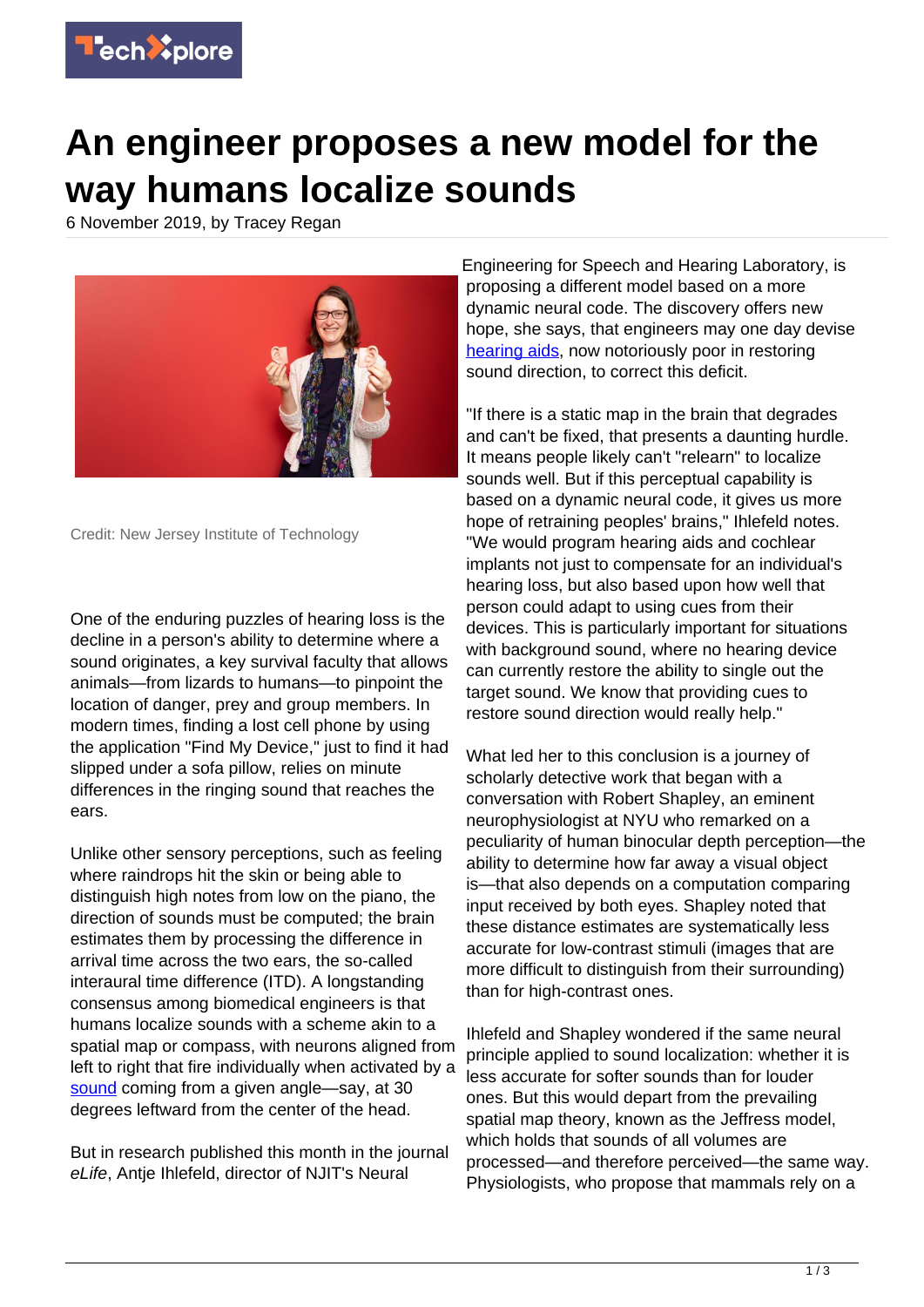

more dynamic neural model, have long disagreed with it. They hold that mammalian neurons tend to fire at different rates depending on directional signals and that the brain then compares these rates across sets of neurons to dynamically build up a map of the sound environment.

"The challenge in proving or disproving these theories is that we can't look directly at the neural code for these perceptions because the relevant neurons are located in the human brainstem, so we cannot obtain high-resolution images of them," she says. "But we had a hunch that the two models would give different sound location predictions at a very low volume."

They searched the literature for evidence and found dimensions from two sensory inputs. only two papers that had recorded from neural tissue at these low sounds. One study was in barn owls—a species thought to rely on the Jeffress model, based on high-resolution recordings in the birds' brain tissue—and the other study was in a mammal, the rhesus macaque, an animal thought to use dynamic rate coding. They then carefully reconstructed the firing properties of the neurons recorded in these old studies and used their reconstructions to estimate sound direction both as a function of ITD and volume.

"We expected that for the barn owl data, it really should not matter how loud a source is—the predicted sound direction should be really accurate no matter the sound volume—and we were able to confirm that. However, what we found for the monkey data is that predicted sound direction depended on both ITD and volume," she said. "We then searched the human literature for studies on perceived sound direction as a function of ITD, which was also thought not to depend on volume. but surprisingly found no evidence to back up this long-held belief."

She and her graduate student, Nima Alamatsaz, then enlisted volunteers on the NJIT campus to test their hypothesis, using sounds to test how volume affects where people think a sound emerges.

"We built an extremely quiet, sound-shielded room with specialized calibrated equipment that allowed us to present sounds with high precision to our

volunteers and record where they perceived the sound to originate. And sure enough, people misidentified the softer sounds," notes Alamatsaz.

"To date, we are unable to describe sound localization computations in the brain precisely," adds Ihlefeld. "However, the current results are inconsistent with the notion that the human brain relies on a Jeffress-like computation. Instead, we seem to rely on a slightly less accurate mechanism.

More broadly, the researchers say, their studies point to direct parallels in hearing and visual perception that have been overlooked before now and that suggest that rate-based coding is a basic underlying operation when computing spatial

"Because our work discovers unifying principles across the two senses, we anticipate that interested audiences will include cognitive scientists, physiologists and computational modeling experts in both hearing and vision," Ihlefeld says. "It is fascinating to compare how the brain uses the information reaching our eyes and ears to make sense of the world around us and to discover that two seemingly unconnected perceptions—vision and hearing—may in fact be quite similar after all."

 **More information:** Antje Ihlefeld et al, Population rate-coding predicts correctly that human sound localization depends on sound intensity, eLife (2019). [DOI: 10.7554/eLife.47027](http://dx.doi.org/10.7554/eLife.47027)

Provided by New Jersey Institute of Technology